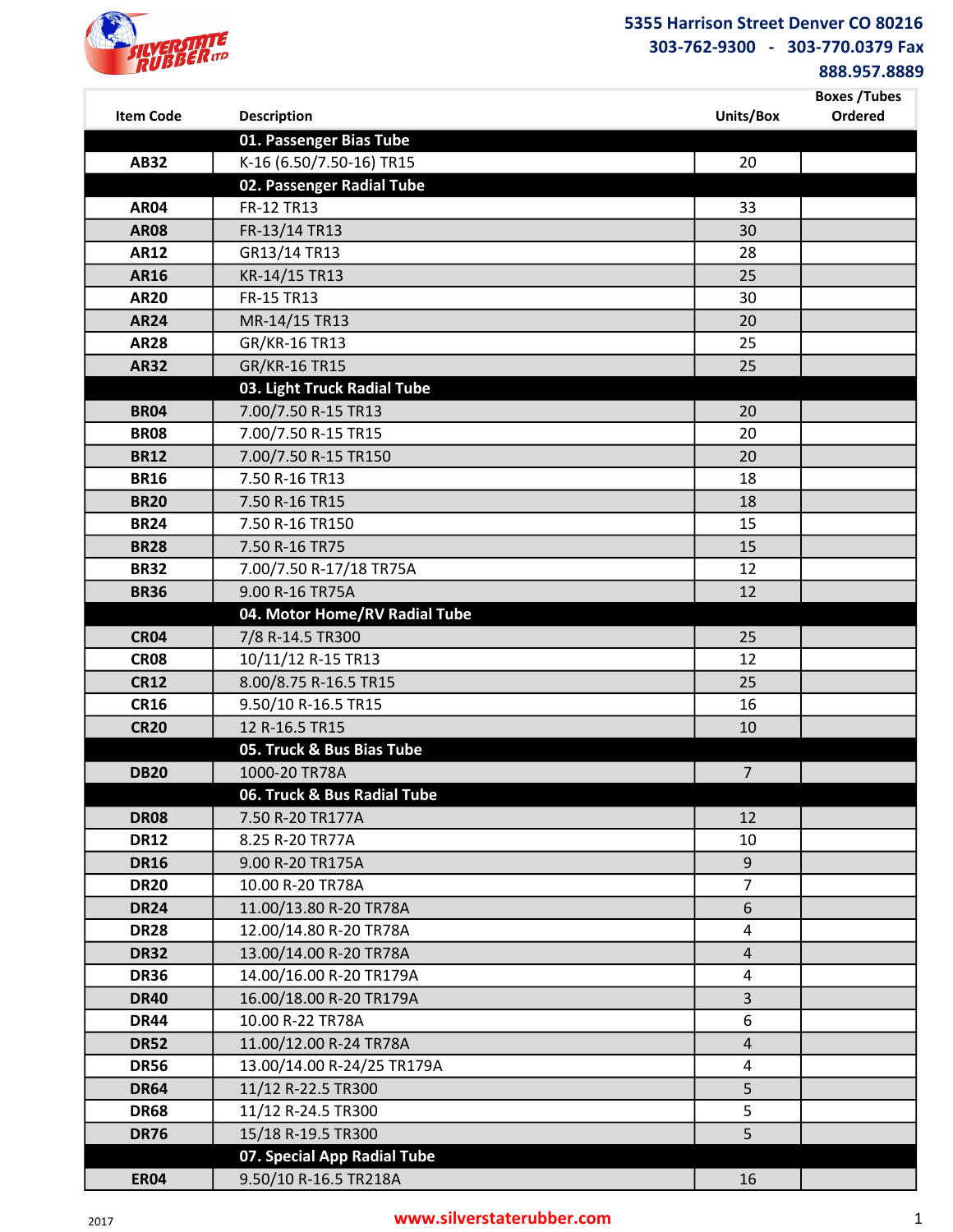

888.957.8889

|                  |                                 |                         | <b>Boxes /Tubes</b> |
|------------------|---------------------------------|-------------------------|---------------------|
| <b>Item Code</b> | <b>Description</b>              | Units/Box               | Ordered             |
| <b>ER08</b>      | 12 R-16.5 TR218A                | 10                      |                     |
| <b>ER20</b>      | 12.00 R-24 HD TR78A             | $\overline{3}$          |                     |
| <b>ER24</b>      | 12.00 R-24 HD V3-02-14          | $\overline{3}$          |                     |
| <b>ER36</b>      | 14 R-17.5 TR15                  | $\mathsf 9$             |                     |
|                  | 08. LPT Radial Tube             |                         |                     |
| <b>LR04</b>      | 7.00/7.50 R-15 LPT TR75A        | 18                      |                     |
| <b>LR08</b>      | 8.25/9.00 R-15 LPT TR77A        | 12                      |                     |
| <b>LR12</b>      | 8.25 R-15 LPT TR75A             | 12                      |                     |
| <b>LR16</b>      | 10.00/11.00 R-15 LPT TR78A      | 8                       |                     |
|                  | 09. Front Farm Bias Tube        |                         |                     |
| <b>MB04</b>      | 4.00/5.00-15 TR15               | 35                      |                     |
| <b>MB08</b>      | 11L-15/16 TR15                  | 14                      |                     |
| <b>MB12</b>      | 7.50-17/18 TR15                 | 12                      |                     |
| <b>MB16</b>      | 4.00-19 TR15                    | 25                      |                     |
| <b>MB20</b>      | 7.50/8.25-20 TR15               | 14                      |                     |
| <b>MB24</b>      | 9.00/10.00-20 TR15              | $\overline{7}$          |                     |
| <b>MB60</b>      | 18.4/19.5L/21.5L-16.1 TR218A    | $\overline{\mathbf{3}}$ |                     |
|                  | 10. Front Farm Radial Tube      |                         |                     |
| <b>MR08</b>      | 11L R-14 TR13                   | 14                      |                     |
| <b>MR12</b>      | 7.5L/9.5L R-14/15 TR13          | 16                      |                     |
| <b>MR20</b>      | 7.5L/9.5L R-14/15 TR218A        | 16                      |                     |
| <b>MR24</b>      | 11L/12.5L R-15/16 TR15          | 14                      |                     |
| <b>MR28</b>      | 11L/12.5L R-15/16 TR218A        | 12                      |                     |
| <b>MR32</b>      | 10/11.00 R-15/16 TR15           | 10                      |                     |
| <b>MR36</b>      | 10/11.00 R-15/16 TR218A         | 10                      |                     |
| <b>MR40</b>      | 13.6/14L R-16.1 TR15            | $\,8\,$                 |                     |
| <b>MR44</b>      | 13.6/14L R-16.1 TR218A          | 8                       |                     |
| <b>MR48</b>      | 16.5/18.4 R-16.1 TR15           | 6                       |                     |
| <b>MR52</b>      | 16.5/18.4 R-16.1 TR218A         | 6                       |                     |
| <b>MR60</b>      | 18.4/19.5/21.5L R-16.1 TR218A   | 3                       |                     |
| <b>MR64</b>      | 10.5L/12.5L R-18/20 TR15        | 10                      |                     |
| <b>MR68</b>      | 10.5L/12.5L R-18/20 TR218A      | 10                      |                     |
| <b>MR70</b>      | 5.50/6.00 R-15/16 TR15          | 30                      |                     |
| <b>MR72</b>      | 6.00 R-16 TR218A                | 20                      |                     |
| <b>MR76</b>      | 7.50/9.00 R-10 TR218A           | 20                      |                     |
|                  | 11. Michelin Airstop/Kleber     |                         |                     |
| O05817           | 520/85 620/70-38 TR218A         | $\mathbf{1}$            |                     |
| 047263           | 18.4 VF 600/60 IF 650-34 TR218A | $\mathbf{1}$            |                     |
| O85982           | 460/85 VF 600/60-38 TR218A      | $\mathbf 1$             |                     |
|                  | 11. Rear Farm Radial Tube       |                         |                     |
| <b>OR02</b>      | 13.6 R-20 TR218A                | 7                       |                     |
| <b>OR04</b>      | 18.4/19.5/21L R-24 TR218A       | $\overline{3}$          |                     |
| <b>OR06</b>      | 7.5/8.3/9.5 R-24 TR218A         | 10                      |                     |
| <b>OR08</b>      | 11.2/12.4 R-24 TR218A           | $\overline{7}$          |                     |
| <b>OR10</b>      | 13.6/14.9 R-24 TR218A           | 5                       |                     |
| <b>OR12</b>      | 16.9/17.5L R-24 TR218A          | $\overline{3}$          |                     |
| <b>OR14</b>      | 23.1 R-26 TR218A                | $\overline{2}$          |                     |

### <sup>2017</sup> www.silverstaterubber.com 2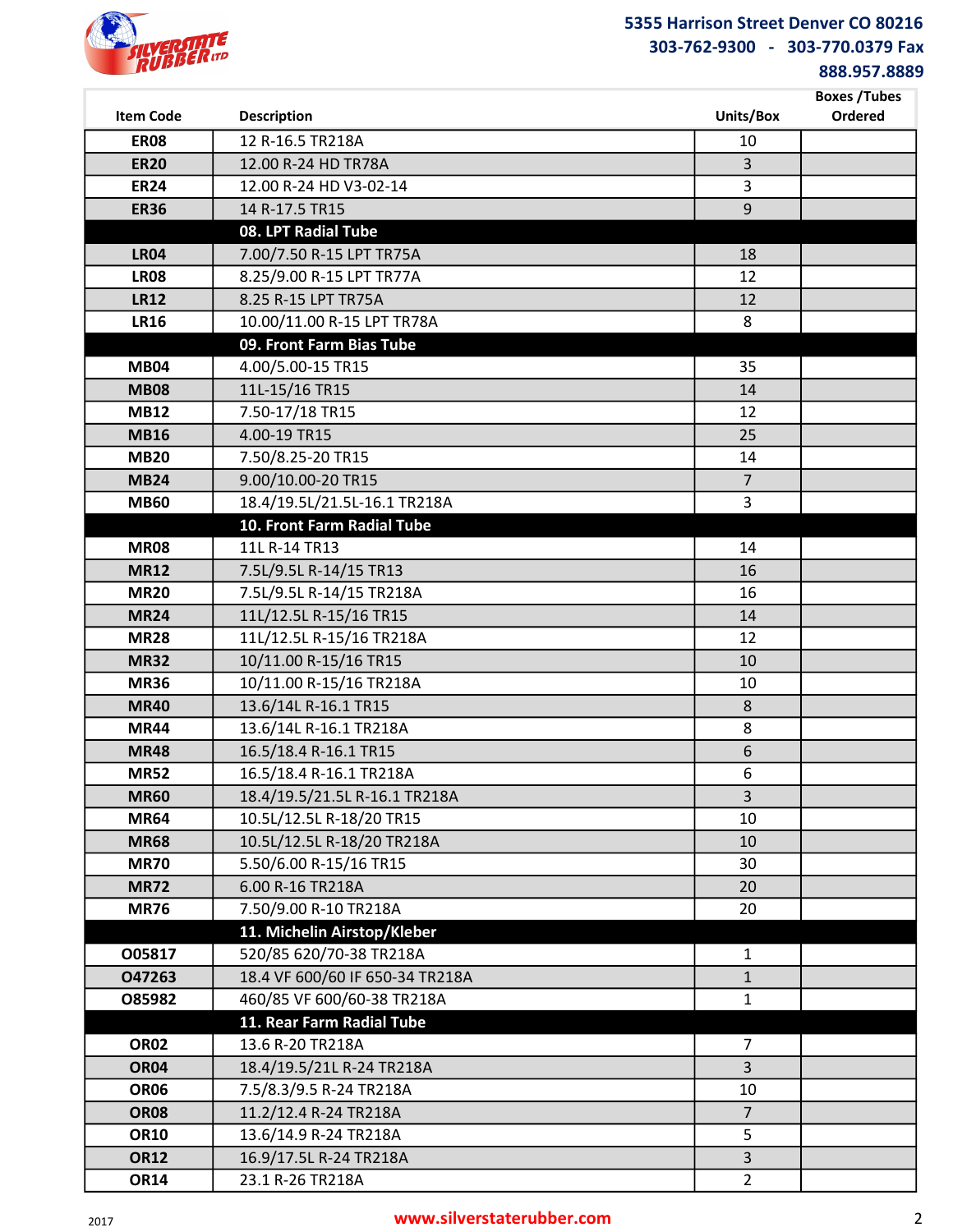

888.957.8889

| <b>Item Code</b>           | <b>Description</b>                                   | Units/Box                        | <b>Boxes /Tubes</b><br>Ordered |
|----------------------------|------------------------------------------------------|----------------------------------|--------------------------------|
|                            |                                                      |                                  |                                |
| <b>OR16</b>                | 11.2/12.4 R-26/28 TR218A                             | $\overline{7}$                   |                                |
| <b>OR18</b><br><b>OR20</b> | 13.6/14.9 R-26/28 TR218A<br>16.9/18.4 R-26/28 TR218A | $\overline{4}$<br>$\overline{3}$ |                                |
| <b>OR22</b>                | 28L R-26 TR218A                                      | 1                                |                                |
| <b>OR24</b>                | 14.9 R-30 TR218A                                     | $\sqrt{4}$                       |                                |
| <b>OR26</b>                | 16.9/18.4 R-30 TR218A                                | $\overline{2}$                   |                                |
| <b>OR28</b>                | 23.1 R-30 TR218A                                     | $\overline{2}$                   |                                |
| <b>OR30</b>                | 11.2/12.4 R-32 TR218A                                | 8                                |                                |
| <b>OR32</b>                | 24.5 R-32 TR218A                                     | $\mathbf{1}$                     |                                |
| <b>OR34</b>                | 13.6/14.9 R-34/36 TR218A                             | 4                                |                                |
| <b>OR36</b>                | 16.9/18.4 R-34 TR218A                                | $\overline{2}$                   |                                |
| <b>OR38</b>                | 11.2/12.4 R-36/38 TR218A                             | 6                                |                                |
| <b>OR40</b>                | 13.6/14.9 R-36/38 TR218A                             | $\overline{4}$                   |                                |
| <b>OR42</b>                | 15.5 R-38 TR218A                                     | 4                                |                                |
| <b>OR44</b>                | 16.9/18.4 R-38 TR218A                                | $\overline{2}$                   |                                |
| <b>OR46</b>                | 710/70 R38 (700/65 R-38) TR218A                      | $\mathbf{1}$                     |                                |
| <b>OR48</b>                | 20.8 R-38 TR218A                                     | $\overline{2}$                   |                                |
| <b>OR50</b>                | 20.8 R-34 TR 218A                                    | $\overline{2}$                   |                                |
| <b>OR52</b>                | 30.5L R-32 TR218A                                    | $\mathbf{1}$                     |                                |
| <b>OR54</b>                | 9.5/11.2/12.4 R-42 TR218A                            | 5                                |                                |
| <b>OR56</b>                | 18.4/20.8 R-42 TR218AP                               | $\overline{2}$                   |                                |
| <b>OR60</b>                | 12.4/13.6/14.9 R-46 TR218A                           | 4                                |                                |
| <b>OR62</b>                | 14.9 R-46 TR218A                                     | $\overline{4}$                   |                                |
| <b>OR64</b>                | 18.4/20.8 R-46 TR218AP                               | $\mathbf{1}$                     |                                |
| <b>OR66</b>                | 9.5 R-48 TR218A                                      | 5                                |                                |
| <b>OR69</b>                | 380/420 R-50 TR218A                                  | $\mathbf{1}$                     |                                |
| <b>OR70</b>                | 16.9/18.4 R-50 TR218A                                | $\mathbf{1}$                     |                                |
|                            | 12. Grader Radial Tube                               |                                  |                                |
| <b>RR04</b>                | 13/1400 R-20 SP4000                                  | 4                                |                                |
| <b>RR08</b>                | 13/14.00 R-20 TR220A                                 | 4                                |                                |
| <b>RR16</b>                | 13/14.00 R-24 TR220A                                 | $\overline{4}$                   |                                |
|                            | 13. OTR Radial Tube                                  |                                  |                                |
| <b>SR04</b>                | 16.00 R-24/25 TRJ1175C                               | $\mathsf{3}$                     |                                |
| <b>SR08</b><br><b>SR12</b> | 18.00 R-24/25 TRJ1175C<br>15.5/17.5 R-25 TRJ1175C    | $\overline{2}$<br>3              |                                |
| <b>SR13</b>                | 15.5/17.5-24/25 TR220A                               | $\pmb{4}$                        |                                |
| <b>SR14</b>                | 17.5 - 25 TR220A                                     | $\overline{2}$                   |                                |
| <b>SR16</b>                | 20.5 R-25 TRJ1175C                                   | $\overline{2}$                   |                                |
| <b>SR20</b>                | 23.5 R-25 TRJ1175C                                   | $\overline{2}$                   |                                |
| <b>SR24</b>                | 26/29.5 R-25 TRJ1175C                                | $\mathbf{1}$                     |                                |
| <b>SR25</b>                | 29.5R-29 TRJ1175C                                    | $\mathbf{1}$                     |                                |
| <b>SR28</b>                | 18.00 R-33 TRJ1175C                                  | $\mathbf{1}$                     |                                |
| <b>SR30</b>                | 29.5 R-35 TRJ1175C                                   | $\mathbf{1}$                     |                                |
|                            | 14. Lawn & Garden Bias Tube                          |                                  |                                |
| <b>TB04</b>                | 2.80/2.50-4 TR87A                                    | 10                               |                                |
| <b>TB08</b>                | 4.10/3.50-4 TR13                                     | 90                               |                                |
| <b>TB12</b>                | 4.10/3.50-4 TR87A                                    | 90                               |                                |

## <sup>2017</sup> www.silverstaterubber.com 3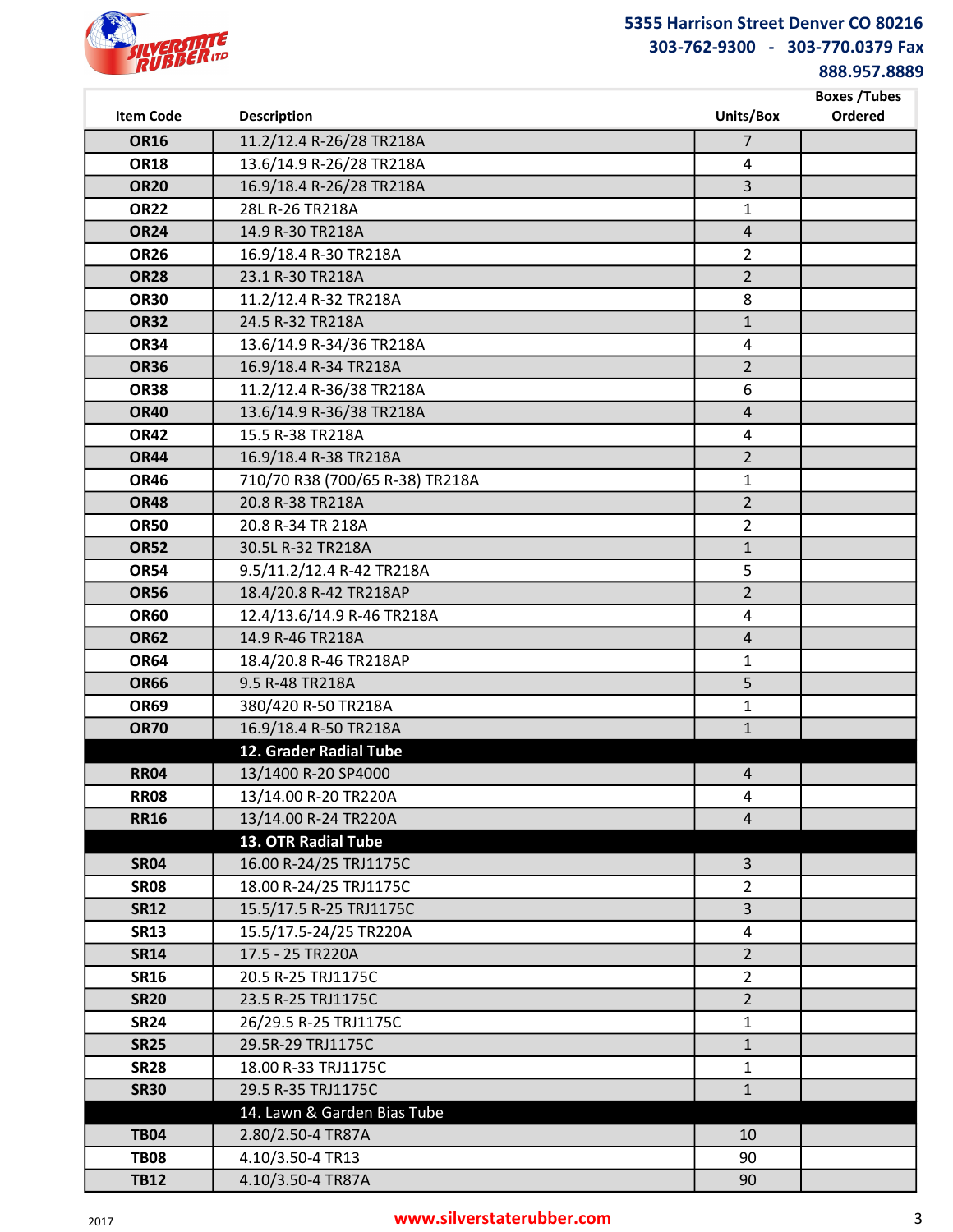

888.957.8889

|                            |                                            |           | <b>Boxes /Tubes</b> |
|----------------------------|--------------------------------------------|-----------|---------------------|
| <b>Item Code</b>           | <b>Description</b>                         | Units/Box | Ordered             |
| <b>TB16</b>                | 4.10/3.50-5 TR13                           | 80        |                     |
| <b>TB20</b>                | 4.10/3.50-5 TR87A                          | 80        |                     |
| <b>TB24</b>                | 4.10/3.50-6 TR13                           | 70        |                     |
| <b>TB25</b>                | 4.00-6 TR13                                | 20        |                     |
| <b>TB28</b>                | 4.10/3.50-6 TR87A                          | 70        |                     |
| <b>TB32</b>                | 13X5.00-6 TR13                             | 55        |                     |
| <b>TB36</b>                | 13X5.00-6 TR87A                            | 65        |                     |
| <b>TB40</b>                | 15X6.00-6 TR13                             | 50        |                     |
| <b>TB41</b>                | 15X6.00-6 TR87                             | 60        |                     |
| <b>TB42</b>                | 3.00/3.50-8 TR13                           | 55        |                     |
| <b>TB43</b>                | 3.00/3.50-8 TR87                           | 10        |                     |
| <b>TB47</b>                | 21X7.00-8 TR13                             | 15        |                     |
| <b>TB50</b>                | 4.80/4.00-12 TR13                          | 10        |                     |
| <b>TB56</b>                | 5.70/5.00-8 ATV TRJS2                      | 10        |                     |
|                            | 15. Lawn & Garden Radial Tube              |           |                     |
| <b>TR12</b><br><b>TR14</b> | 4.00/4.80 R-8 TR13<br>4.00/4.80 R-8/9 TR87 | 45<br>10  |                     |
| <b>TR20</b>                | 5.00/5.70 R-8 TR13                         | 40        |                     |
| <b>TR24</b>                | 5.00/5.70 R-8 TR87                         | 35        |                     |
| <b>TR28</b>                | 16X6.50/7.50 R-8 TR13                      | 30        |                     |
| <b>TR32</b>                | 18X8.50/9.50 R-8 TR13                      | 20        |                     |
| <b>TR34</b>                | 18/19X8/8.50/10/11 R-8 TR6                 | 10        |                     |
| <b>TR36</b>                | 21X12.00/22X11.00 R-8 TR4                  | 20        |                     |
| <b>TR40</b>                | 25X12.00 R-9 TR4                           | 25        |                     |
| <b>TR42</b>                | 18/20/23X7.50/9/10/11 R-10 TR6             | 10        |                     |
| <b>TR43</b>                | 24/25X11/12/13/13.5 R-9/10 TR6             | 10        |                     |
| <b>TR44</b>                | 20.5X8 R-10 TR13                           | 25        |                     |
| <b>TR46</b>                | 25X8 R-10 22/23/23.5X8 R-10/11 TR6         | 10        |                     |
| <b>TR47</b>                | 20/21/22X7/8/9/11 R-8/9 TR6                | 10        |                     |
| <b>TR48</b>                | 23X8.50/9.50/10.50 R-12 TR13               | 15        |                     |
| <b>TR50</b>                | 25X12/26X9/26X12 R-12 TR4                  | 15        |                     |
| <b>TR52</b>                | 26x1200 R-12 TR13                          | 15        |                     |
| <b>TR56</b>                | 26.12.00 R-12 TR15                         | 15        |                     |
| <b>TR60</b>                | 27X9.50/10.50 R-12 TR13                    | 15        |                     |
| <b>TR64</b>                | 4.50/5.30 R-12 TR13                        | 40        |                     |
|                            | 16. Industrial Radial Tube                 |           |                     |
| <b>UR04</b>                | 6.00/6.90 R-9 TR13                         | 30        |                     |
| <b>UR08</b>                | 6.00/6.90 R-9 TRJS2                        | 25        |                     |
| <b>UR16</b>                | 6.00/6.90 R-9 TR75A                        | 25        |                     |
| <b>UR20</b>                | 6.50/7.50 R-10 TRJS2                       | 25        |                     |
| <b>UR24</b>                | 6.50/7.50 R-10 TR150                       | 25        |                     |
| <b>UR28</b>                | 6.50/7.50 R-10 TR75A                       | 25        |                     |
| <b>UR32</b>                | 7.00 R-12 TR75A                            | 20        |                     |
| <b>UR36</b>                | 9.00 R-10 TR75A                            | 20        |                     |
| <b>UR40</b>                | 27X8.15/8.50 R-15 TR75A                    | 15        |                     |
| <b>UR44</b>                | 27X815/850 R-15 Off Ctr TR15               | 15        |                     |
| <b>UR47</b>                | 23X8/9-750/9 R-10 TR15CW                   | 10        |                     |

### <sup>2017</sup> www.silverstaterubber.com 4